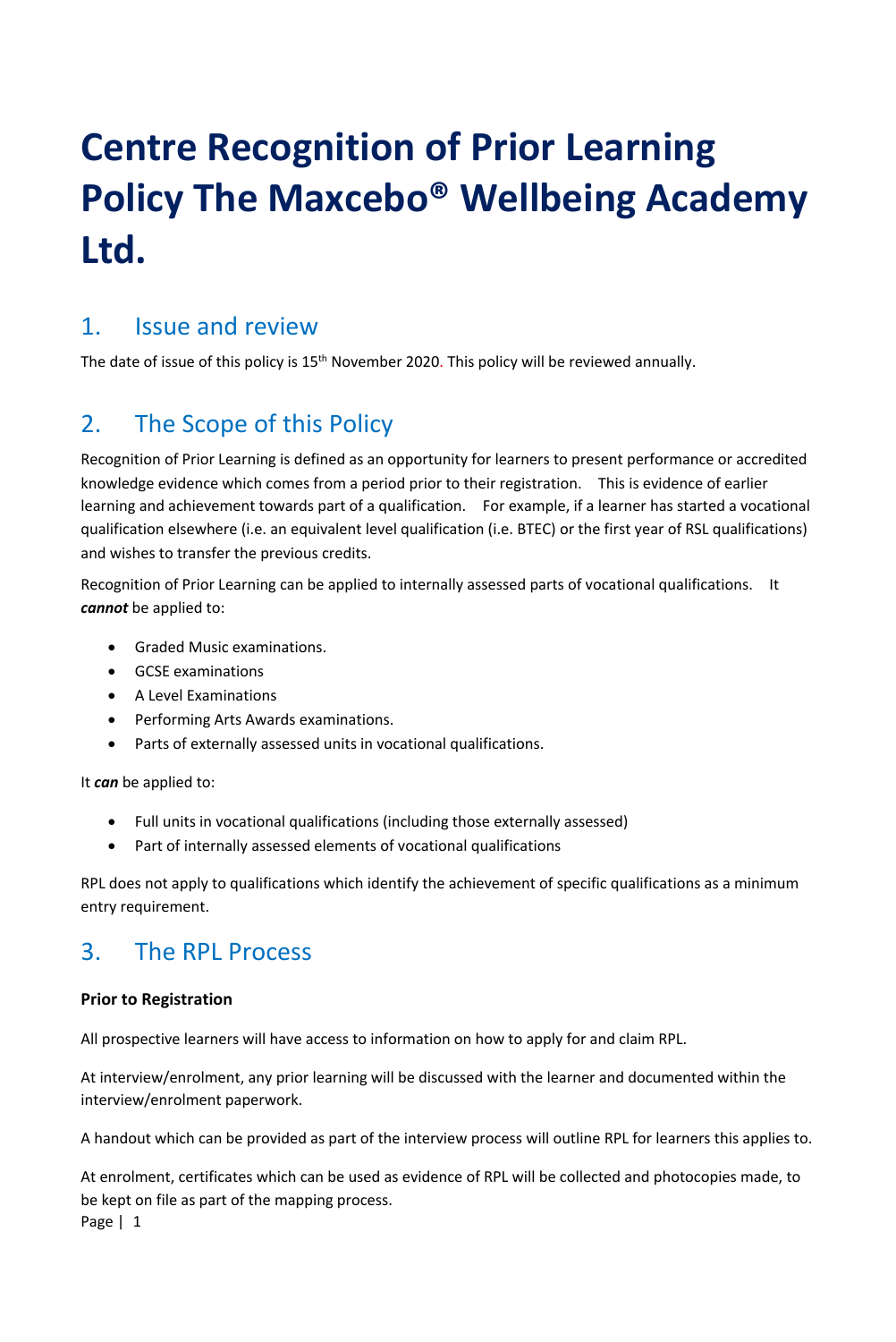## **Process for the Assessment of RPL**

The centre Maxcebo® Wellbeing Academy Ltd, accepts the following evidence for RPL:

- Unit certificates
- Certificates for full qualifications

When presenting a certificate for RPL, the learner will need to demonstrate their knowledge, skills and understanding to prevent the need to repeat the assessment or course.

Learners' prior certificated<sup>1</sup> learning can be used as evidence for assessment criteria. Copies are only acceptable as evidence where the original certificates have been seen and countersigned.

When using certificates for RPL, Maxcebo® Wellbeing Academy Ltd will cross reference the work between the two standards, (the qualification/unit certificated, and the qualification registered on).

Evidence of previous learning or achievement, like other evidence, will be rigorously subjected to the assessment of its:

- Validity: does the evidence demonstrate that the demands of the assessment criteria/learning outcome has been met?
- Currency: does the evidence demonstrate that demands of the specification have been met and are up-to-date? See below for further guidance.
- Authenticity: can the evidence be unequivocally attributed to the learner?
- Sufficiency: is there enough evidence to fully meet the criteria/outcome

### **Other types of evidence**

The evidence gathered needs to meet the standards of the specification that it will be used for. Evidence from a learner's past experience could include:

- Paid work
- Community or voluntary work
- Home life
- Education and training

Further evidence may include:

- Evidence of workplace practice, confirmed by workplace managers.
- Past portfolios of evidence created by the learner which remains current.
- Reports created by the learner and confirmed as authentic.
- Expert witness testimonies (i.e. workplace managers, specialists, lecturers/teachers)
- Professional discussions conducted with the learner to confirm their knowledge/skills
- New assignment briefs or tasks that have been created to fill any gaps in the evidence presented.

Whatever evidence is used it must be confirmed as valid, current, sufficient and authentic and subjected to the same rigour as any other type of evidence by The Academy Principal prior to acceptance.

Page | 2  $1$  Certificated is defined as the learner having passed a test or assessment and met the standard.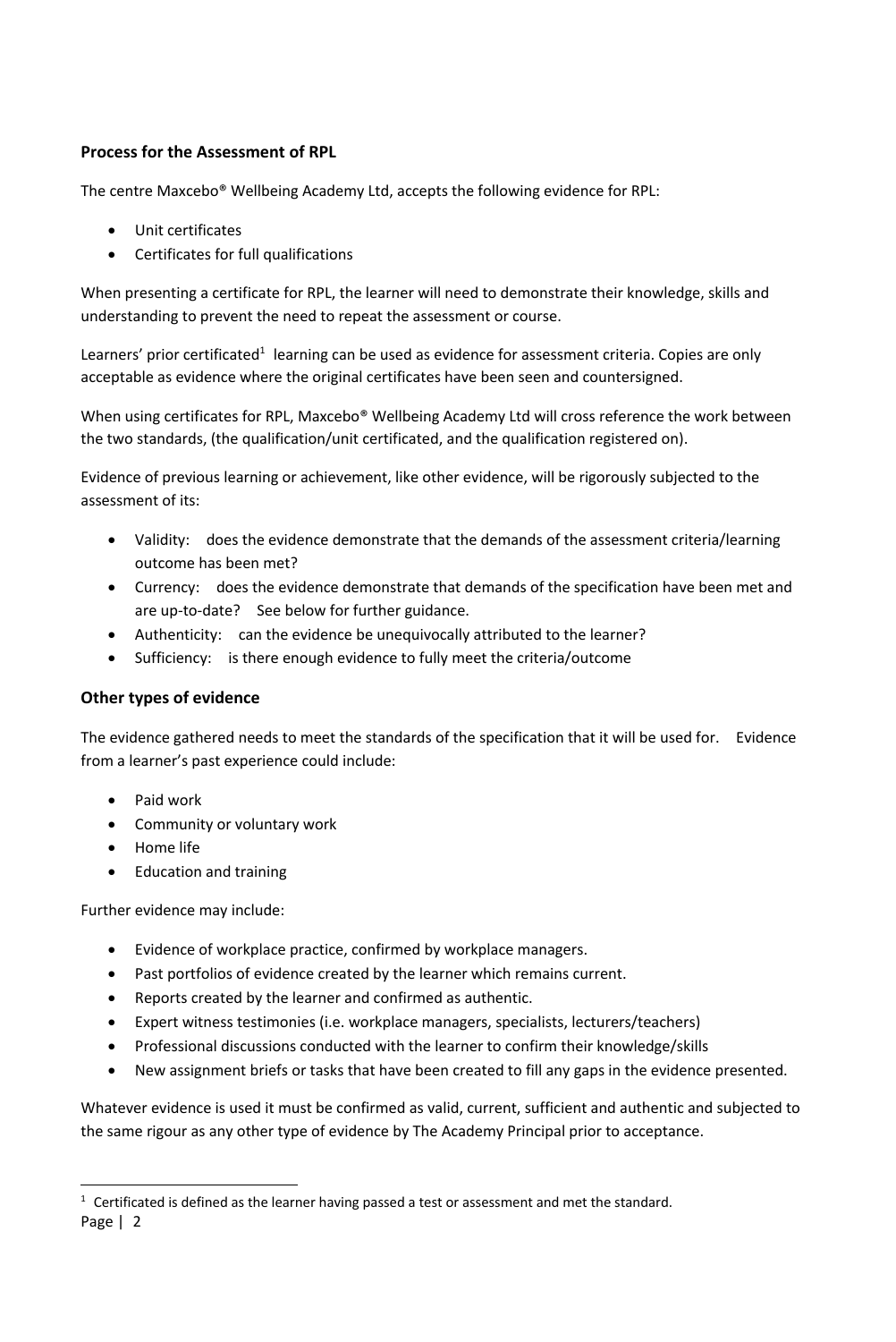## **Cross Referencing**

All RPL will be mapped to individual assessment criteria to the appropriate/corresponding assessment criteria in RSL qualifications. This will mean that some assessment criteria will be met and others only partially met, some not at all. It is unlikely that learners will have all the evidence they need to achieve a full unit unless they have previously achieved the unit itself. A full record of the mapping must be kept for quality assurance purposes.

RPL can only be used for those assessment criteria that are fully met.

With this type of mapping, the assessment criteria have to match, or sufficient evidence to show that the learner has achieved the criteria with the work that they have done and access to the work that has been submitted for the original qualification, if available, may help. When mapping, grading criteria cannot be used unless the learner has met all assessment criteria.

Evidence for how and why an individual learner has achieved through RPL needs to have a substantial audit trail and is not a shortcut.

#### **RPL Assessment**

#### **Currency**

The currency of knowledge and practice will be assessed. Maxcebo® Wellbeing Academy Ltd accept certificates not older than 2 years as it is deemed that the knowledge and skills of the learner will no longer be current after this time. Certificates older than 5 years may require additional assessment of the learner's knowledge and skills against the current standard. Significant changes in practice or technology in under 2 years must also be considered to ensure that the assessment of the learner's practice is current. All Awarding Organisations require confirmation that currency and validity has been assessed RPL should be subject to the same assessment processes as other forms of evidence and be subject to formal review and feedback.

#### **Quality Assurance**

#### **Presenting RPL to Awarding Organisations**

Maxcebo® Wellbeing Academy Ltd will provide access to the audit trail for all units claimed through the individual Awarding Organisation (AO) quality processes. 100% of RPL evidence could be asked for by the External Quality Assurer so a rigorous audit trail must be in place.

Certificates can only be claimed when the appropriate quality assurance processes are completed successfully.

# 4. Complaints and Appeals

Learners are able to appeal the assessment decision for RPL in the same way they can any other assessment decision by use of the centres Appeals and Complaints policy which can be found on the Company Website.